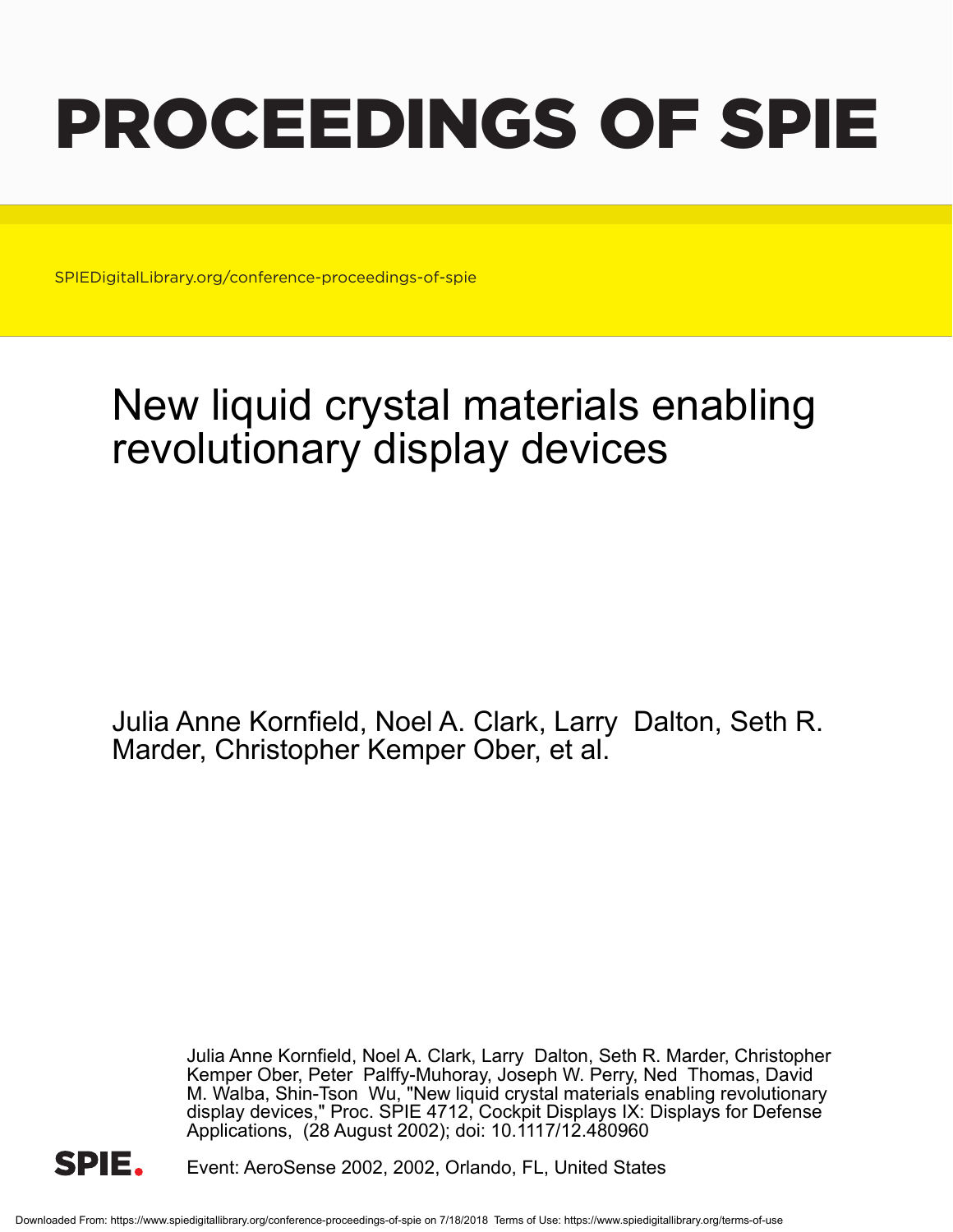## **Newliquid crystalmaterials enabling revolutionary display devices**

Julie Kornfield, California Institute of Technology (Director, AFOSR Liquid Crystals MURI 1997- 2001); Noel A. Clark, University of Colorado; Larry Dalton, University of Southern California; Seth Marder, University of Arizona; Chris Ober, Cornell University; Peter Palffy-Muhoray, Kent State University: Joseph W. Perry, University of Arizona; Ned Thomas, Massachusetts Institute of Technology; David M. Walba, University of Colorado; Shin-Tson Wu, University of Central Florida.

#### **ABSTRACT**

The Display and Beam Steering Thrust of the AFOSR Liquid Crystal MURI addressed key materials and device technology issues affecting performance of liquid crystal (LC) electro-optic (EO) devices, particularly device structures useful in information *Displays* and for *Laser Beam Steering and Switching*. Two basic themes were development of bulk LCs having high performance characteristics (nematic LCs, and chiral smectic LC devices having analog response), and development of novel LC electro-optic structures. Research on novel device structures led to advances in LC alignment and on photonic band-gap materials.

**Keywords**: analog FLC, LC elastomers, LC gels, LC block copolymers, organic laser, photobuffing, NLO, LC gratings

#### **1. TECHNICAL HIGHLIGHTS FROM THE MURI EFFORT IN LC ELECTRO-OPTICS**

#### **1.1. V-shaped Switching in Tilted Chiral Smectic Liquid Crystals**

Thresholdless switching has been observed in specially developed chiral smectic liquid crystals. Display cells utilizing these materials show a nearly linear dependence of optic axis orientation on applied voltage. Space charge effects screen the electric field in the liquid crystal, and "stiffening" of the polarization causes the material to orient as a uniform whole. The detailed understanding of this underlying mechanism, which has been gained under this MURI, opens the door to the construction of a new generation of grayscale active matrix liquid crystal displays with high contrast and vastly improved response times.

#### **1.2. Mirrorless Lasing in Cholesteric Liquid Crystalline Materials**

Due to their inherently periodic structure, cholesteric liquid crystals are one-dimensional photonic band-gap materials. In addition to their utility as switchable mirrors for beam steering applications, optically pumped thin cholesteric liquid crystal films, either low molecular weight liquids or liquid crystal polymers, can simultaneously act both as the distributed cavity host and the active medium, and emit laser radiation at the reflection band edge. Such films can enhance the emission spectrum and directionality of backlights for liquid crystal displays, and serve as organic thin film low threshold tunable laser light sources. Liquid crystalline elastomers are particularly interesting, since the reflection band edge and hence the lasing wavelength can be tuned by stretching the elastomer sample. Cholesteric elastomers can therefore act as tunable laser sources, as well as elements for remote sensing.

#### **1.3 Brownian Ratchet Mechanism in Photobuffing of Liquid Crystal Alignment Layers**

Optically induced anisotropy in photosensitive alignment layers has been shown to effectively align liquid crystals. In addition to overcoming problems associated with conventional mechanical rubbing, photobuffing allows spatially and temporally varying liquid crystal alignment. Understanding the underlying "orientational ratchet" mechanism, where light effectively exerts a torque on the material without the transfer of angular momentum, allows accurate control of the alignment layer anisotropy and subsequent liquid crystal alignment. In addition to use in the manufacture of flat panel displays, photobuffing enables the implementation of liquid crystal technology on curved plastic substrates, such as switchable/tunable filters and polarizers for eye protection, and ambient light control elements for the visors of helmet mounted displays.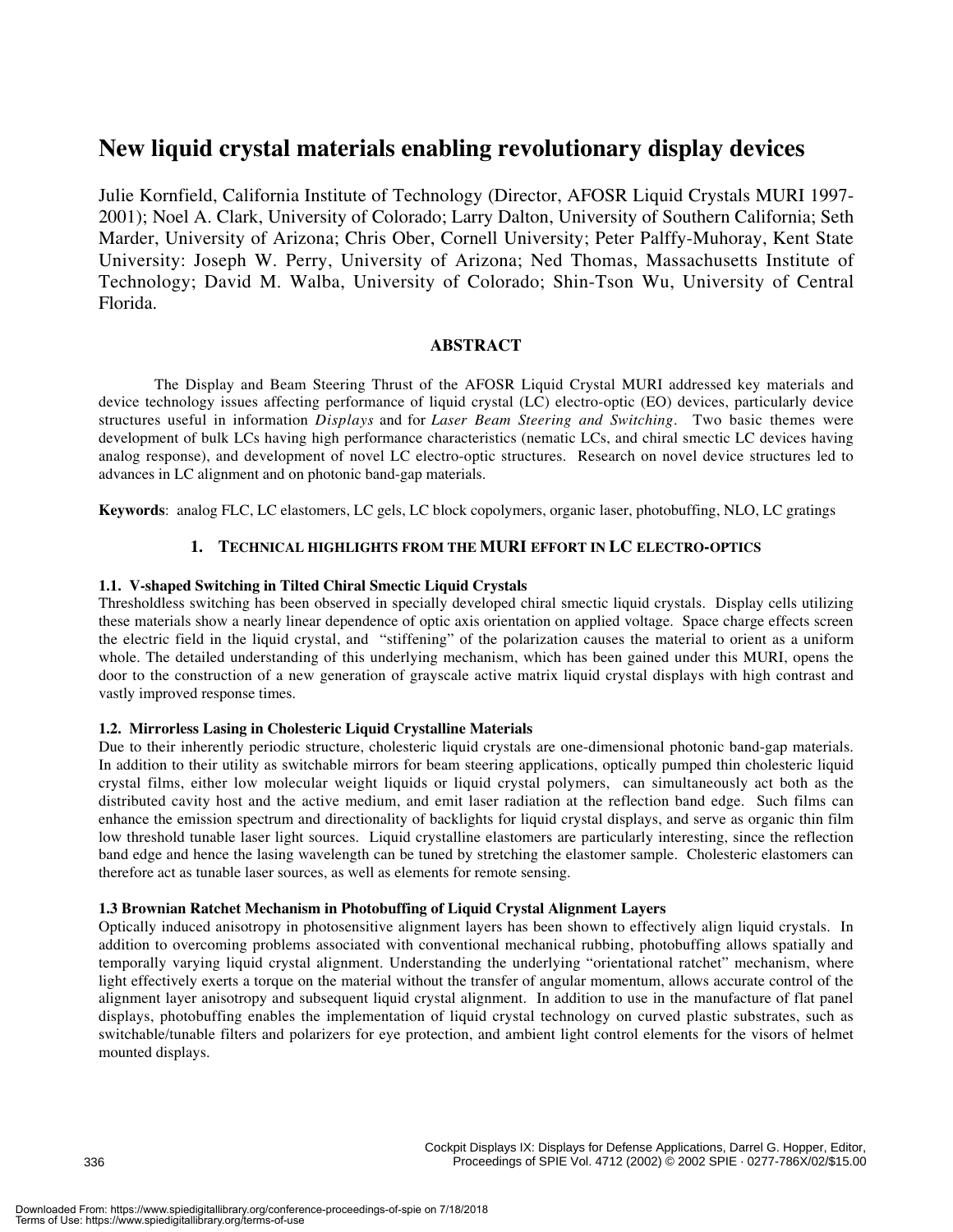#### **1.4 Optomechanical Response of Nematic Liquid Crystal Elastomers**

Liquid crystalline elastomers are mesogen containing rubbers, characterized by coupling between orientational order and mechanical strain. In addition to changing their optical properties when subjected to mechanical deformations, changing the order parameter of these materials results in strain and a change of macroscopic conformation. A particularly efficient method of changing the order parameter is by light. Illuminating dye containing liquid crystal elastomers can dramatically change the order parameter, and result in large and rapid changes in shape of the sample. The coupling allows a new way of changing the orientational order, resulting in a new mechanism for the optomechanical response, making these materials ideal candidates for a variety of applications as optomechanical actuators, artificial muscles and adaptive optical elements.

#### **2. ACCOMPLISHMENTS/NEW FINDINGS**

#### **2.1 Dopants and NLO Dyes:** University of Arizona

**Marder** and **Wu** have collaborated to develop a series of colorless, high dielectric anisotropy dopants for lowering the operational voltage of LC compositions. These new dopants are significant in a wide range of electro-optic devices spanning displays, beam steering and laser hardening. A joint Caltech/Hughes patent has been filed on these materials.

Two-photon dyes have been synthesized by **Marder**; characterization of these has been performed by **Perry** and **Palffy-Muhoray**. Among other applications, two-photon dyes are of potential interest in photoalignment, since they allow high spatial resolution, two-beam writing, and a sharper writing threshold. A new two-photon azo-dye YZAZO5 has been synthesized with the structure shown below.





Figure 1. The composition and structure of YZAZO5.

Preliminary work in the optical characterization and photoalignment properties of films with YZAZ05 has been carried out at Kent State. The emission and excitation spectra are shown in Fig. 2. Photoalignment layers were prepared with this dye, and laser writing has been demonstrated in a nematic cell filled with E7. The photosensitivity of the alignment layer is extremely high, enabling writing with pump powers as low as 2 mW.

**Marder** has synthesized a new class of disk-like mesogens for electron transport applications. Work on characterizing a series of these compounds has recently been started in collaboration with the groups at Kent, Colorado and Caltech.



Figure 2. Emission and excitation spectrum of YZAZO5.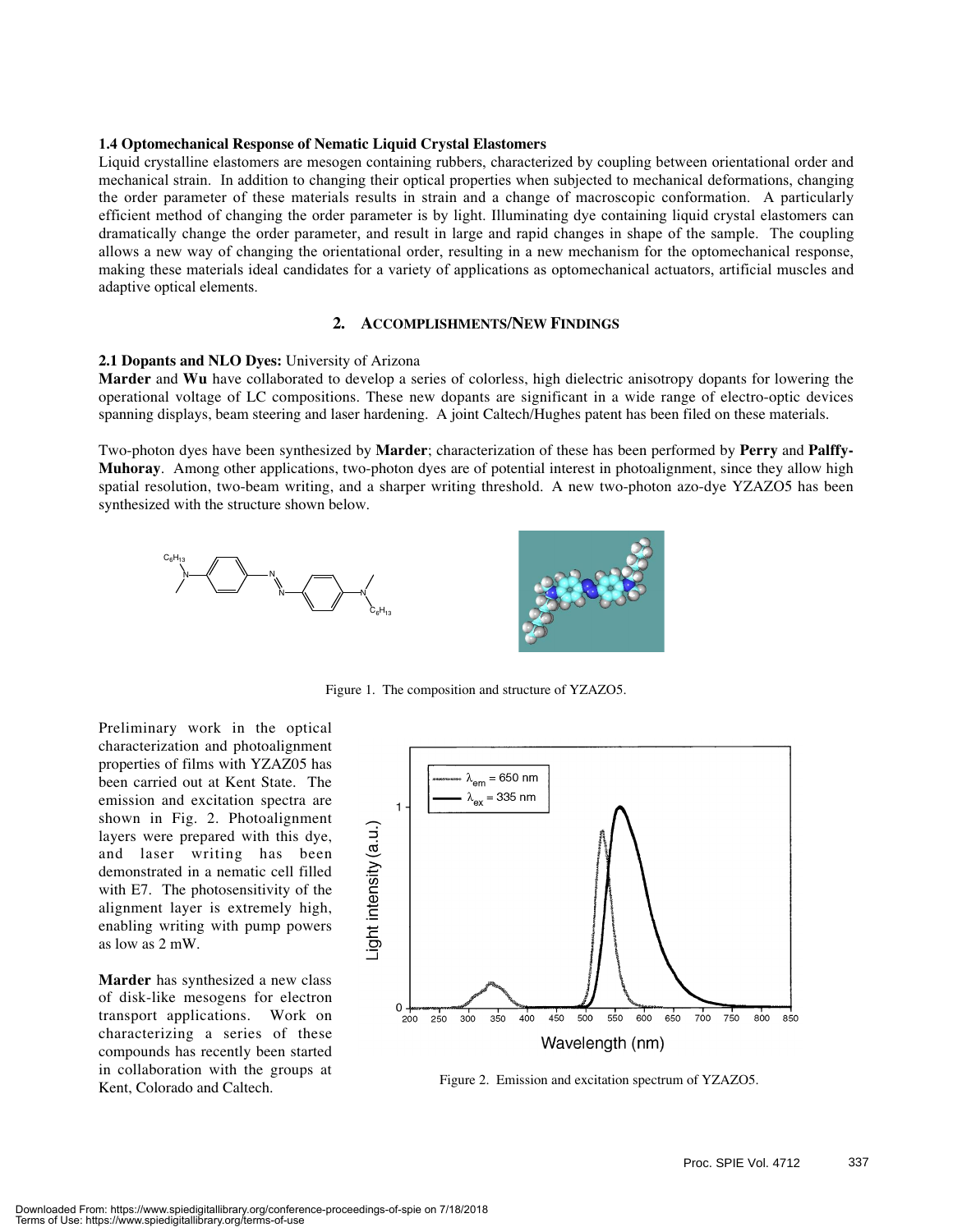#### **2.2 Reversible LC Gels with Exceptional Uniformity:** California Institute of Technology

LC elastomers are of interest for diverse applications from actuators and sensors to responsive optical elements. Systematic control of the coupling between the mechanical and optical responses of the materials is needed to improve attributes from the sharpness of their mechanical response to stimuli (temperature, light or electric fields) to the uniformity of their optical properties. Therefore, the MURI team has developed synthetic methods to prepare polymers that self-assemble gels in LC solvents. Because the polymer molecules may be dissolved and characterized, the length of the strands between crosslinks in the physical gel is well defined. By pushing out the limit in the length of side-group liquid crystal polymers that can be prepared by polymer analogous synthesis, this research opens the way to highly uniform liquid crystalline gels with lower polymer concentrations (hence faster electro-optic response) than have been accessible previously. The efforts in the **Kornfield** group are highly collaborative, with input from the **Ober** group in optimizing the synthesis, from Shin-Tson **Wu** at Hughes in electro-optic measurements and from Noel **Clark** and Dave **Walba** on molecular design of FLC gels and their characterization.

Our initial physical studies have examined nematic solutions and gels. **Kornfield** and **Ober** extended polymer analogous synthesis to produce very high molecular weight  $\left(\frac{2 \times 10^6 \text{ g/mol}}{\text{m}}\right)$  side group liquid crystalline polymers (SGLCPs). Solutions of SG-LCP homopolymers have been used to establish the concentration dependence of key liquid crystal properties for electro-optic applications (order parameter, elastic and viscous constants, phases and transition temperatures). Rheo-conoscopy has been employed to observe the effect of low concentrations (<10%) of ultra-long SG-LCP on the orientational response of a low molar mass LC host. Unprecedented transformations of shear alignment character were induced. We have demonstrated adding ultralong, oblate SGLCP to a nematic host can induce not only the familiar change from flow aligning to tumbling, but can decrease the tumbling parameter so strongly that the material becomes flow aligning again—with the director along the gradient direction! The powerful effect of the polymer on the orientational response of nematics due to flow is demonstrated to be a consequence of the exceptional length of the polymer (Fig. 3). Based on the observed behavior of these nematic solutions, the orientational behavior of nematic gels was accurately predicted. Advances in the SGLCP synthesis were further used to prepare coil-SGLCP-coil blockpolymers designed to self-assemble reversible gels in nematic LC solvents. Ultralong SGLCP triblock copolymers were shown to form highly uniform, self-assembled LC gels. Using very long SGLCP midblocks (~1M g/mol) provided homogenous, single-phase gels with relatively low polymer concentrations (~15% in 5CB of a triblock with 50k PS end blocks and a 1.9MSGLCP midblock with CB side groups). Small applied strain causes the director to align with such uniformity that a conoscopic figure is readily observed (Fig. 4). To our knowledge, no other route to LC gels provides access to this level of optical uniformity. Electro-optic switching is observed, with threshold voltage increased approximately six fold relative to pure 5CB.



Figure 3. Ultra-long SGLCP shows exceptionally strong effects on the orientational response of the host LC (PBCB6 dissolved in 5CB at 25°C). The observation of a tumbling parameter more negative than –1 is unprecedented; it indicates that the mild orientation of low-concentrations of the 800k g/mol PBCB6 effectively commands the orientation of the director, causing it to align nearly along the velocity gradient direction (perpendicular to the shear alignment direction of all prior flowaligning calamitic nematics). The effect of SGLCP molecular weight on the effect shows that this behavior is indeed due to the exceptionally high molecular weight we have been able to reach: when the chain length is lowered to the range that has been examined previously (≤100kg/mol), the effects of added polymer are relatively modest, in accord with prior literature.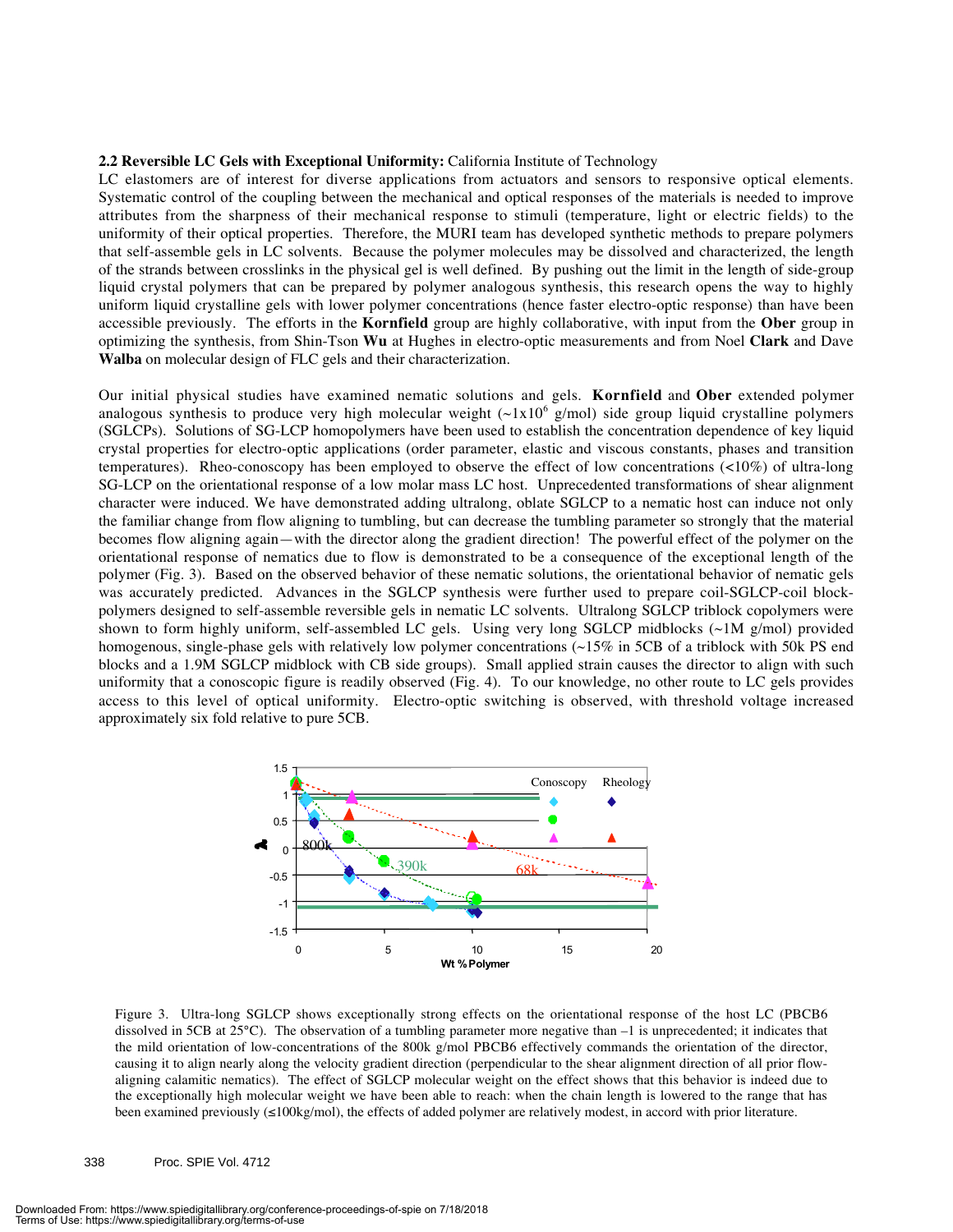In addition to potential applications in roll-to-roll processable LC displays, the nematic gels have potential for "artificial muscles" with sharper thermal transitions than existing LC elastomers. The self-assembly strategy for forming LC gels and using them to align LC phases can now be extended to cholesteric and smectic LCs, including the deVries smectics that exhibit V-shaped switching and the chiral smectic banana phases, neither of which can be aligned by any current method.





Figure 4. Conoscopic image: left, an unaligned sample of gel; right, the same sample subjecteed to 100% shear strain. The formation of an interference figure indicates that the director field and order parameter are highly uniform throughout the specimen, a signature of the highly urniform network structure formed by self-assembly. The position of the center of the interference figure indicates that the director is oriented nearly along the gradient direction, as anticipated by the observation of a tumbling parameter more negative than –1 (Figure 3).

#### **2.3 Analog FLCs and Smectic Polymers for NLO Fiber Optics:** University of Colorado

Emphasis at Colorado has focused on synthetic (**Walba**) and physical (**Clark**) studies of analog electro-optic effects in ferroelectric liquid crystals, and on a novel liquid crystalline material for optical fibers for non-linear optical applications. The former is directed at the design of a new generation of analog chiral smectic displays, while the aim of the latter is toward ferroelectric liquid crystal nonlinear optic fibers with a photonic bandgap. In addition to studying and characterizing alignment layers produced by **Palffy-Muhoray**, a new effort has started in carrying out photobuffing at Colorado to enable the realization of bookshelf textures using photoalignment techniques.<sup>[1]</sup>

Due to the MURI, emphasis on analog EO modulation for optical beam steering and displays, one a key project in the Boulder MURI labs has been studies on the origins of the very high susceptibility analog modulation achievable in "thresholdless antiferroelectric" FLC devices. Recent work from the **Clark** labs has shown that all of the considerable literature in the field has been mistaken. The analog, so called "V-shaped switching" does not have anything to do with antiferroelectricity.[2]



Rather, this valuable effect occurs in SmC\* cells with special alignment conditions. Of particular importance is the insulating character of the alignment layers, which enable the reorientation of the SmC\* polarization to completely screen applied electric field.<sup>[3]</sup> The Boulder group insights into the origins of the effect have already led to the discovery of new Vshaped switching materials $[4]$  with extremely promising properties for incorporation into beamsteering devices, among others.

Figure 5. E-field-induced rotation of the optic axis in a SmC\* analog SSFLC cell. Sufficiently high polarization and sufficiently thick insulating alignment layers combine to make the cell exhibit analog EO, with a saturation voltage  $V_{sat}$  that depends on the alignment layer thickness, t (inset).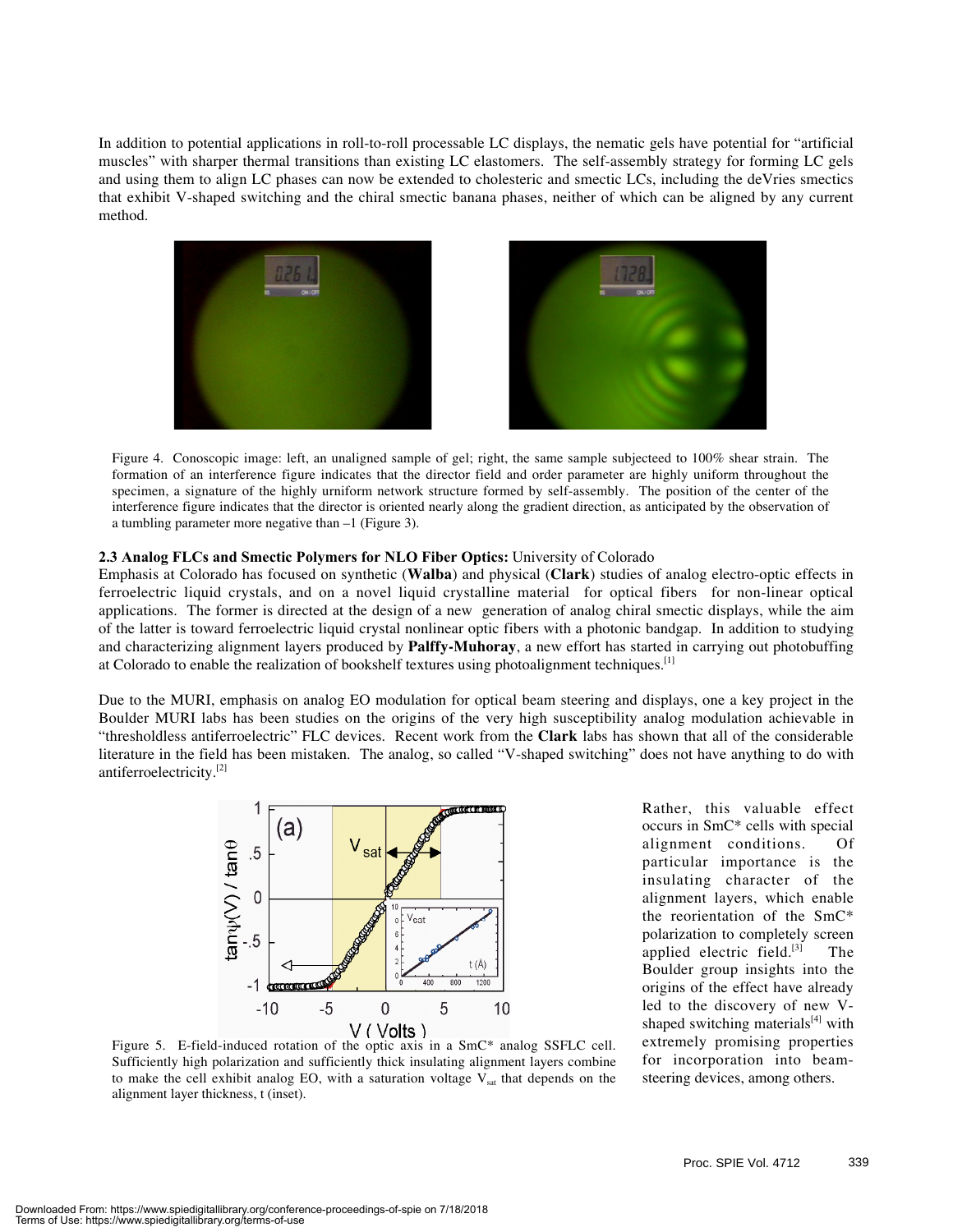A main-chain NLOP of sideways-dimer mesogenic units (negative birefringence) which can be pulled into robust fibers where the polarization is normal to the fiber axis, has been synthesized by **Walba** using ADMET polymerization of a mesogenic diene. X-ray diffraction shows that the smectic layering is highly ordered with the layer normal parallel to the fiber axis. This enables a detailed understanding of the LC structure of the fibers.<sup>[5]</sup>

#### **2.4 Hydrogen Bond Attachment of Side-Groups to SGLCP Block Copolymers:** Cornell University

Block copolymers are gaining more and more attention both for fundamental research and for industrial applications due to their nanoscale microstructures and the capability of combining many desired properties into a single molecule. The side-group modified liquid crystalline block copolymers (SGLCBCP) have been investigated recently not only because of their specific microphage structures but also the advanced applications made possible by liquid crystallinity, for example, microphage stabilized ferroelectric liquid crystals. Though the covalently bonded SGLCBCPs possess interesting properties, there are still limitations due to their complex synthesis and the slow response. Instead, *hydrogen bonding* may offer an easier way to modify composition and the possibility of increasing the switching response speed since the hydrogen bonds are strong enough to form stable links between the polymer backbone and the side groups, but not so strong as to hinder mobility of the side groups. This approach provides a route to fine-tune the volume ratio between the two blocks by addition of the desired amounts of side groups and to tune the properties (e.g. refractive index) of the LC block by adding the additional moieties. The combination of a periodic nanostructure and liquid crystallinity offers us an exciting approach to make photonic band gap (PBG) materials that could be very useful in the communication industry.



Figure 6. In this regime, bulk and surface molecular orientation, measured respectively by polarized transmission and reflection optical microscopy, are essentially identical, evidence for the polarization charge stiffening of the molecular orientation field. Clark's electrostatic model accounts for these observations*.*



Figure 7. Main chain polymer of chiral side-by-side twins connected by a relatively high  $\beta$  azo group. The oligomers of this material can be pulled into fibers of a few um diameter, which x-ray diffraction shows have smectic layers well aligned normal to the fiber axis. The layer spacing indicates that the phase is a SmC\*.

To accomplish our goal for making compositionally tunable photonic bandgap (PBG) materials in the visible (VIS) and near IR ranges, **Ober** used high molecular weight poly(styrene-*block*-acrylic acid) as the polymer backbone with poly(acrylic acid) block functions as the proton acceptors and the side groups with imidazole or pyridine groups at one end of the mesogenic molecules as the proton donors. For the polymers, we have already synthesized P(S-*b*-AA) with several different molecular weights via the hydrolysis of anionically polymerized poly(styrene-*block-t*-butylacrylate). The very high MW P(S-b-tBA) [310K-115K] film shows blue color and a lamellar morphology, which means this MW is high enough to form a PBG film in the VIS wavelength range after modification of the polymer. Narrow MWD of the polymer is important for the formation of desirable periodic structures or morphologies, otherwise, the PBG properties won't be observed even for high MW polymers. To prove the H-bonded SGLCBCP is a homogeneous system without macrophase separation and periodic nanostructure after blending of polymer backbone and mesogens, we started from the simple mesogen (Fig. 8) and smaller MW P(S-b-AA).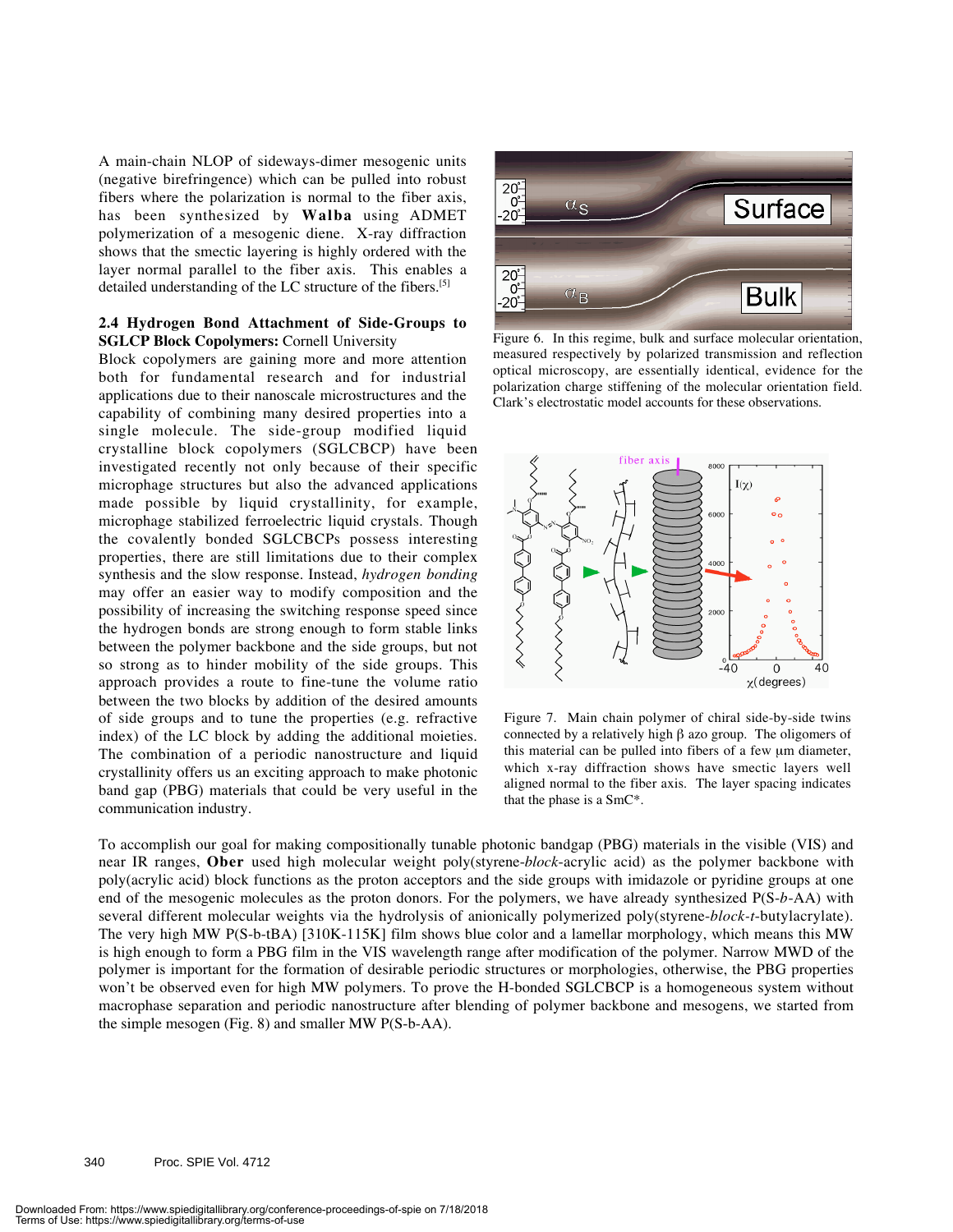

Figure 8. Chemical structures and components of H-bonded SGLCBCP.

Polarized optical microscopy and DSC studies prove the homogeneity of the blends with several different blend ratios while TEM studies show the high regularity of the morphology.

Moreover, we observed that the blend may form some complex morphologies such as H-bonded layers located in lamellae (Fig. 9) which was not seen in covalently bonded SGLCBCP systems. However, as polymer MW goes up, immiscibility increases, and the blends have a tendency to macrophase separate when the blend ratio (side group/acid group on the backbone) is larger than 0.8. To approach a primary goal of the project, an electric field switchable PBG mirror, the mesogens have been designed to

possess strong dipole moment. Molecules having chiral centers or cyano groups have been synthesized and the switching study of the blend of PAA homopolymer and the mesogens is under investigation. Recent results show it is indeed possible to electrically switch the photonic bandgap properties of these blends using AC electric fields.

### **2.5 Control of Alignment and Band-**

**Gap Structures in LCs:** Kent State University The main efforts during the MURI have been directed at understanding

1. the dynamics of photoinduced reorientation and photobuffing

2. mirrorless lasing in cholesteric liquid crystalline materials, and

3. the study of the optomechanical response of liquid crystalline elastomers.

Both experimental and theoretical work has been carried out by **Palffy-Muhoray** to probe the mechanism of light induced reorientation in liquid crystals This included the measurement of optical



Figure 9. TEM image (**Thomas**)of one-dimensional lamellar morphology of P(S-b-MAA)/0.60M LC. The dark areas correspond to the MAA-LC domains.

nonlinearities in dyed liquid crystals, and the measurement photoinduced anisotropy in photosensitive alignment layers. The results were interpreted in terms of a generalized Fokker-Planck model.

Cholesteric liquid crystals are self-assembled photonic band-gap materials. The band structure gives rise to distributed cavity effects which allow population inversion in optically pumped samples, and mirrorless lasing. Fluorescent emission and lasing have been studied in low molecular weight liquid crystals, and in free standing liquid crystalline polymers and elastomers.

Recently, the optomechanical response of liquid crystalline elastomers has been studied. The dynamic response of azodye doped nematic elastomers has been characterized as function of irradiation intensity, wavelength, and dye concentration. The anomalous photoinduced reorientation of dye-doped liquid crystals, where light reorients the director against an elastic restoring torque essentially without the transfer of angular momentum, has presented a formidable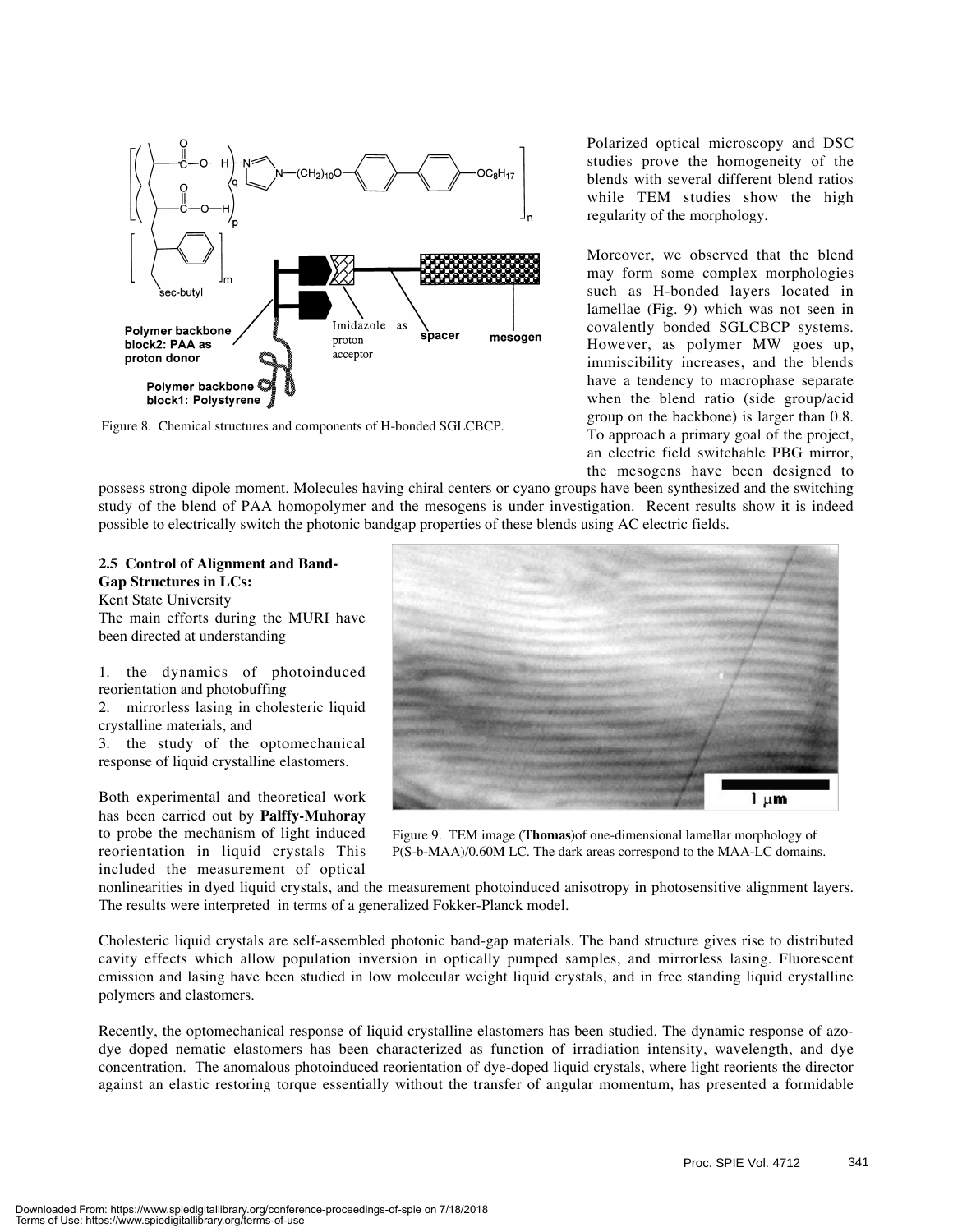puzzle to our understanding of light-matter interactions. Understanding the underlying mechanism is not only essential to our fundamental understanding, but is of key importance for the effective photobuffing of alignment layers needed in displays and other liquid crystal electrooptic devices.

It has been shown by the Kent group that the reorientation occurs via an orientational Brownian ratchet mechanism, where the dye molecules act as rotors of a light-driven molecular motor<sup>[6]</sup>. The process can be modeled via a Fokker-Planck description, comparison of experiment and simulation is shown below.



Figure 10. Onset and decay of photoinduced twist: experiment and simulation.





Figure 11. Cholesteric elastomer under biaxial stretch. The colors show the shift of the reflection band above, the shift of laser lines is shown below.

Together with **Clark**, information has been obtained on the orientational distribution function of the photoaligned dye<sup>[7]</sup>. Photoalignment has also been demonstrated in alignment layers incorporating the new two–photon azo-dyes from **Marder**.

Cholesteric liquid crystals are periodic dielectric structures and hence self-assembled photonic band-gap materials. Due to distributed cavity effects, in optically pumped samples, population inversion can occur, and above a threshold, mirrorless lasing. The Kent group has unambiguously demonstrated mirrorless lasing, for the first time, in samples of low molecular weight liquid crystals, in free standing liquid crystalline polymer films and in liquid crystalline elastomers<sup>[8]</sup>. The observed thresholds are typically low, in the nJ range, with linewidths of 3A and light to light efficiency near 20%. Since the optical properties of liquid crystalline elastomers can be changed by mechanical strain, lasing can be tuned by stretching these samples. The shift of the reflection band and of the laser line at the band edge in a cholesteric liquid single crystal elastomer is shown in Fig. 11.

Liquid crystal elastomers are exciting new responsive materials, whose physical properties are greatly influenced by the coupling between mechanical strain and orientational order. Changing the order parameter in these materials results in mechanical strain and change in the macroscopic configuration. The order parameter may be changed if the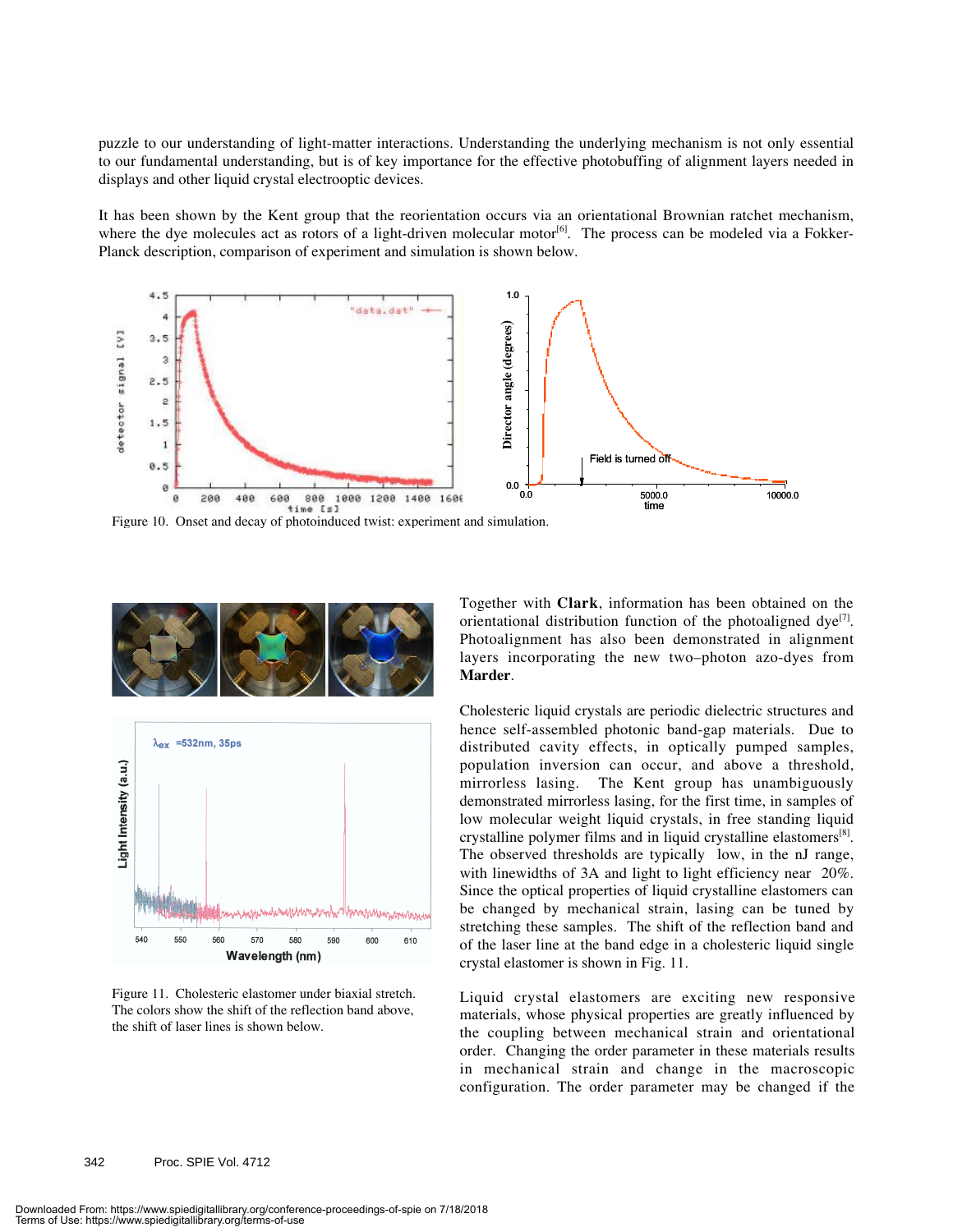



Figure 12b



Figure 12c

sample is irradiated by light; either due to heating due to absorption, due to a direct optical torque on the mesogens, or by an indirect optical torque via a ratchet mechanism. Very recently, the optomechanical response of nematic elastomers doped with an azo dye has been studied. Under laser illumination, the elastomer samples showed remarkable large mechanical deformations on very fast timescales.

#### **2.6 Responsive Photonic Band-Gap Materials LC Block-Copolymers:** MIT and Cornell

The main objective was to fabricate a self assembled tunable optical switch in the visible using block copolymers with side chain liquid crystalline blocks. This task built upon the knowledge gained in the early years of the MURI in learning how to control the morphology of liquid crystalline polymers and on an understanding of simple 1D periodic optical systems. Hydrogen bonding was used to deliberately induce the formation of a liquid crystalline mesophase in one block of a suitable coil-coil diblock copolymer host. The incorporation of liquid crystallinity in a block copolymer results in an active material that can be used in electro-optic devices. As described above, **Ober** synthesized using anionic polymerization and hydrogen bonding a side group liquid crystalline diblock copolymer (LC-BCP) with a temperature dependent, limited photonic band gap in the visible. The P(S-b-MAA/LC) self assembles by simple solvent casting into a 1D lamellar microdomain structure with a 175 nm period (Fig. 13). The as-formed structure exhibits an optical stop band in the green (Fig. 14a). Tunability of this structure is then shown by thermally inducing changes in the refractive index of the LC layers via alteration of the order parameter of the mesogens. The center of the stop band can be reversibly red shifted

by approximately 10 nm for a change of 50°C (Fig. 15). From simulations it is possible to identify relevant criteria (refractive indices, mesogen orientation, anchoring conditions and microdomain geometry) that are useful in the design of LC-BCP material systems to achieve particular optical properties.

In addition to the need to provide a large difference in the respective dielectric constants of the materials comprising the photonic crystal, it is highly desirable to utilize materials whose index of refraction may be tailored and thus afford tunable photonic crystals. Several approaches to tunability have been explored, one route is to use optical pumping to create free charge carriers in a semiconductor<sup>[9]</sup>, another is to trigger a change in the lattice spacing of a colloidal crystal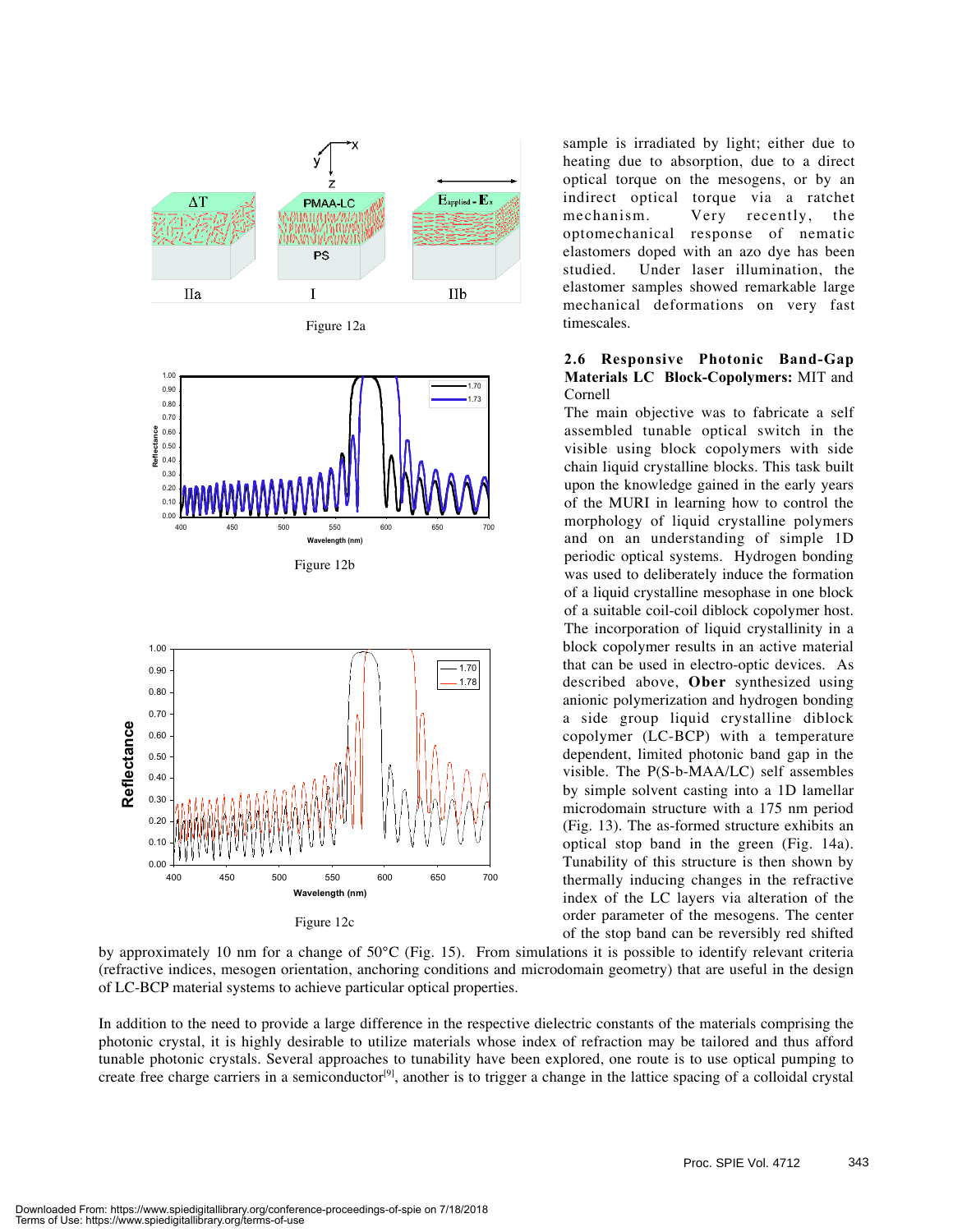gel by for example, pH, temperature, ionic strength etc<sup>[10, 11]</sup>, another is to mechanically deform the lattice<sup>[12]</sup>, and another is to infiltrate the photonic crystal with a liquid crystal<sup>[13-16]</sup>. Both heat and electric fields can be used to dynamically manipulate the index contrast presented to incident polarized light by a periodic LC BCP photonic crystal. For initial work, we chose the simplest microdomain structure, namely the 1D periodic lamellar structure with alternating layers in our case of poly(styrene) and poly(methacrylic acid-LC), with the LC-containing layers displaying a smectic structure with homeotropic boundary condition as depicted schematically in structure I of Fig. 12a. Poly(styrene) is isotropic with an index in the visible of 1.59, poly(methacrylic acid) is also isotropic with an index of 1.45 and the imidazole mesogen is assumed to be uniaxial with an index of 1.80 in the isotropic regime. Thus, at temperatures below the smectic to isotropic transition, light incident along z, polarized along x, experiences an index of  $n_A = n_{PS}$  in the poly(styrene)

layers and  $n_B = (\varphi_{LC} n_o^2 + (1 - \varphi_{LC}) n_{PMMA}^2)^{1/2}$  $n_B = (\varphi_{LC} n_o^2 + (1 - \varphi_{LC}) n_{PMMA}^2)^2$  in the poly(methacrylic acid-LC) layers where  $n_{PMAA}$  is the index of the poly(methacrylic acid) backbone and  $n<sub>o</sub>$  is the ordinary refractive index of the mesogens. On thermal clearing of the LC, the sample will have morphology as depicted in structure IIa. For reasonable values of birefringence for the organic mesogen,  $\Delta n = n_e - n_o \sim 0.07 - 0.20$ , we can expect a change in the index of B layers in the system upon thermal clearing of the liquid crystalline state of roughly  $\Delta n_B = n_B - n_B \sim 0.02 - 0.05$  for  $\varphi_{\text{mesogen}} \sim 0.7 - 0.8$ . Calculations using the Berreman transfer matrix method <sup>[17]</sup> for a 50 bi-layer stack predict a broadening and shifting of the stop-band towards the red with a corresponding increase in the reflectivity (Fig. 12b). Alternatively, the index can be changed via an applied electric field by reversibly aligning either the ordinary or extraordinary components of the mesogen's refractive index parallel to the oscillation of the electric field of the incoming light. Assuming a positive r dielectric susceptibility, an applied electric field  $\vec{E}_x$  could realign the mesogens along the x-axis so that for incoming light with electric field vector oscillating along x (structure IIb), the index in the B layers is now given by *nB*  $\sigma_B^{\text{u}} = \left(\varphi_{\text{mesogen}} n_e^2 + (1 - \varphi_{LC}) n_{\text{PMMA}}^2\right)^{1/2}$ . In this case, a greater effect would be produced,  $\Delta n_B = n_B - n_B \sim 0.06 - 0.16$ , using the same range of values for the mesogen birefringence ( $\Delta n$ ) and volume fraction ( $\varphi_{\text{mesogen}}$ ) given above (Fig. 12c). The typically high electric fields (30-300 V/ $\mu$ m) necessary for LC reorientation are usually realized with reasonable voltages by using a thin sample. However, the inherently layered geometry with homeotropic anchoring of the mesogens in our present material requires that a potential difference be placed across the usually large sample dimension along the x direction. In our initial experimental work, we pursued the thermal approach to index manipulation.

A P(S-b-AA) diblock copolymer having a 500k g/mol PS block and a 96k g/mol PMAA block was synthesized as described above and blended varying amounts of the H-bonding mesogen to form the SG-BCP (Fig. 8). Films were cast from solution at 2-5 wt.% in THF. Solvent removal was conducted by evaporation over 18 hours at room temperature (22-24 C) in a THF vapor saturated atmosphere to produce films approximately 5 microns to 200 microns thick. Films were subsequently dried under vacuum for 12 hours. The films were characterized thermally using differential scanning calorimetry (DSC) and optically using polarized optical microscopy (POM) and transmission/reflectance spectrophotometry. Microstructures were observed using small angle x-ray scattering (SAXS), and transmission electron microscopy (TEM).

The neat diblock copolymer, P(S-b-MAA) forms hexagonally packed cylinders of poly(methacrylic acid) embedded in a poly(styrene) matrix, as deduced by TEM and SAXS. The average cylinder-cylinder spacing was 120 nm and simple cast films of the polymer are clear and colorless. The mesogen is a white powder with a melting point of 46 C. It is approximately 30 Å in length and found by SAXS to have a layer period of 54 Å, suggesting a partially interdigitated bilayer arrangement.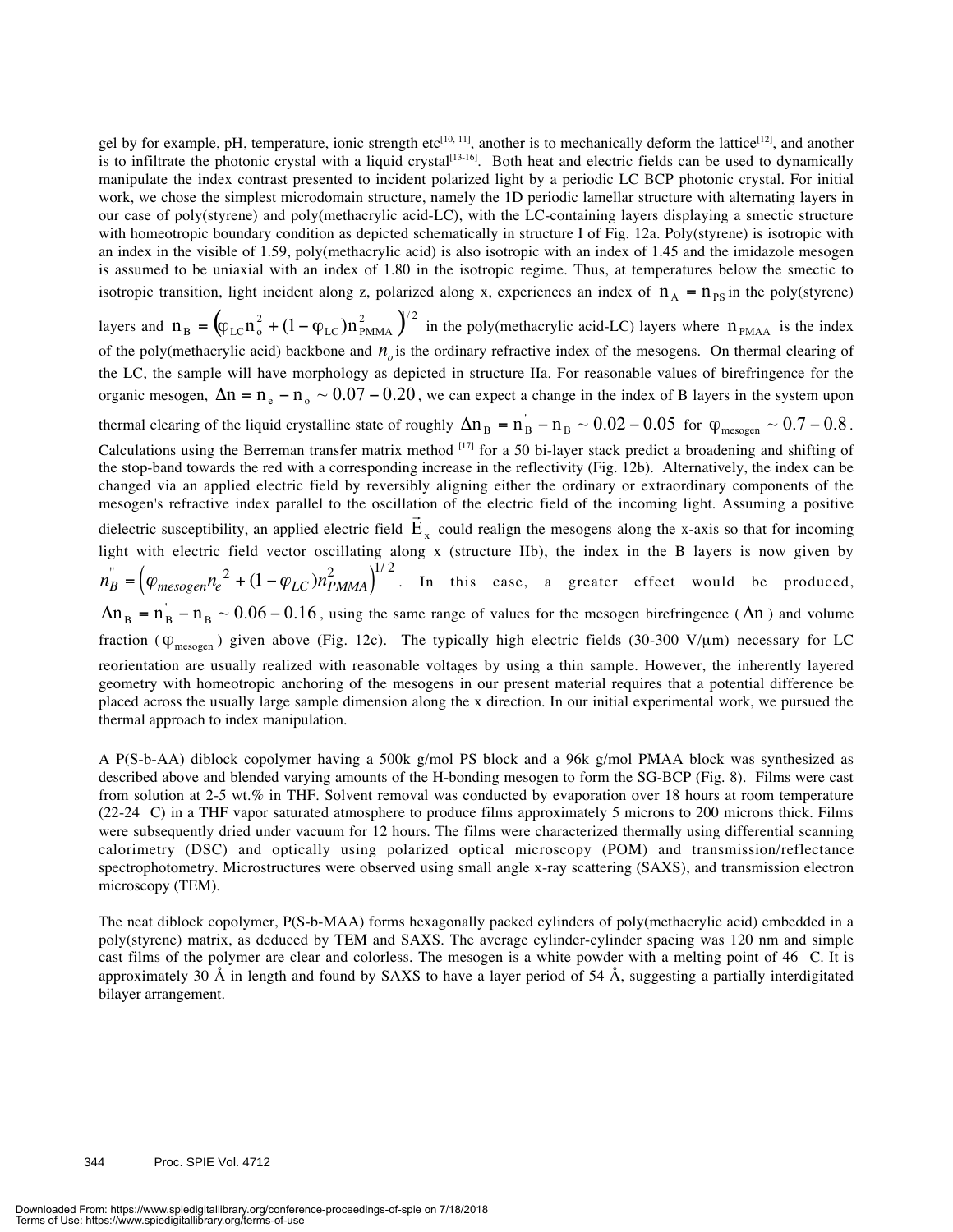

Figure 13. SAXS from P(S-b-MAA)/0.60M LC and the pure mesogen.

P(S-b-MAA) forms singlephase films over the composition range studied, from 0.10 to 0.80 molar ratio of mesogen to acrylic acid repeat units. SAXS and DSC confirmed the formation of a liquid crystalline phase within the block copolymer that exhibited distinctive structural and thermal characteristics as compared to those of the pure mesogen. The smectic to isotropic transition in the LC-BCP occurs over a broad temperature range, from about 65-85 C. The heat of transition (normalized to the LC block content) on the

initial heating is 10.7 J/g whereas it is 3.2 J/g on second and subsequent heatings. The disparity in the enthalpies suggests that the first passage through the clearing point involves a transition from an LC structure with a higher degree of order as compared to the second and subsequent transitions. The morphology which is initially established during solvent removal becomes inaccessible to the system during the subsequent thermal cycles in the melt state. The transition enthalpy of 3.2 J/g is on the same order of magnitude as observed in covalently bound systems previously studied  $[18]$ . Thermal treatments below about 110 C do not appear to cause noticeable macrophase separation of the mesogen from the block copolymer host - there is no evidence of pure mesogen signatures in the DSC and SAXS of samples which have undergone heating up to 110 C for short times. Beyond 110 C, accelerating anhydride formation along the methacrylic acid backbone depletes mesogens from the polymer resulting in their macrophase separation from the polymer chain and the production of turbidity in the films.

P(S-b-MAA/LC) films less than 200 microns thick were clear and appeared blue to green depending on the particular LC content and the viewing angle. In particular, at 0.60 molar ratio (0.60M) and for normal incidence, green films were produced, as shown in the photograph in Fig. 14a. Heating into the isotropic regime gives a film with red-orange color in reflection (Fig. 14b). Bright field TEM images of cross sections of the films (see Fig. 9) indicate that the LC BCP selfassembled into a lamellar structure, with a layer period of approximately 165 nm with the lamellae preferentially oriented parallel to the surface of the glass vial in which the samples were cast. The dark areas in the unstained TEM image correspond to more electron dense poly(methacrylic acid-LC) domains.

SAXS patterns obtained with x-rays incident parallel to the film surface (cross-sectional) confirm the layering of the domains parallel to the substrate surface with quite long range order ( $6<sup>th</sup>$  order reflections are readily observed). A lamellar period of 175 nm is calculated using the third and higher orders of the lamellar reflections, and is in good agreement with the period derived by the TEM inspection. Order parameters ( $P_2 = (3\cos^2 \alpha - 1)/2$ , the second

coefficient of the orientation distribution function) as high as 0.77 for the lamellae and 0.55 for the smectic layers were derived in the manner of Windle and Mitchell<sup>[19]</sup> from data taken from a particularly well aligned and large-grained sample. The smectic order parameter was measured as a function of temperature. Starting from 0.29 at 40 C, it decreased and increased reversibly by a factor of 2 on thermal cycling to 70 C and back to 40 C.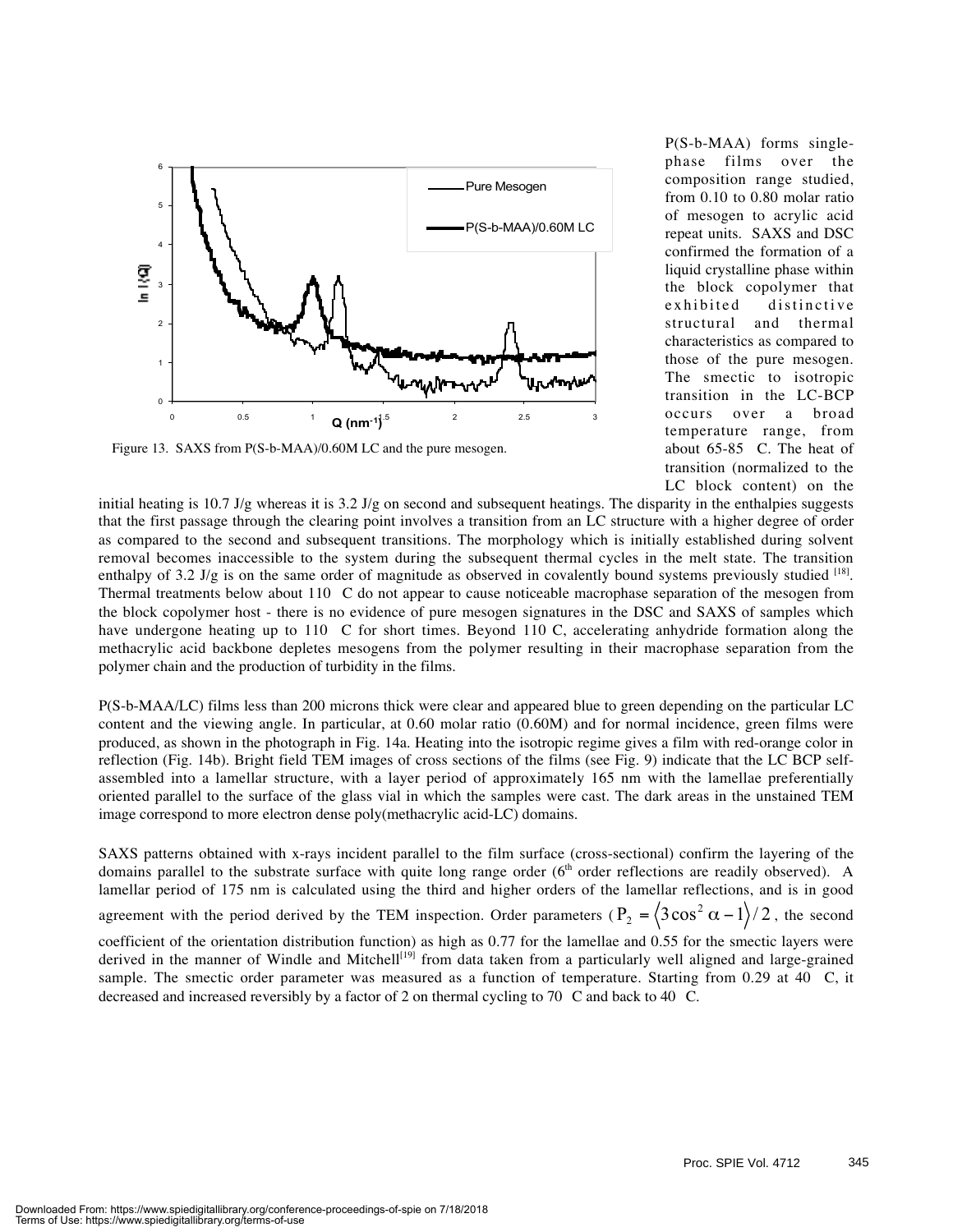



Figure 14a Figure 14b

Figure 14. Photographs of pieces of the reflective polymer, field of view is 1x2 mm. The cracks were accidentally introduced during sample removal. a. Sample at 30 C. b. Sample at 80 C

in the magnitude of the transmittance. However, these effects are no longer reversible – upon cooling back to 40 C from 90 C the minimum remained centered at 600 nm (vs. the 560 nm initial position).



Figure 15. Position of the transmission as a function of temperature shows that a substantial change in the reflection band occurs with the smectic-to-isotropic transition; however, this change is irreversible with the exisisting materials.

a small, reversible red-shift of the minimum of the sample transmittance (e.g., a 9 nm shift from 560nm to 569nm occurs over the interval from 40 C to 70 C, accompanied by a decrease in the transmitted intensity from about 72% to 60%, i.e. the sample became more reflective). Heating beyond the smectic to isotropic transition, to 90 C, produces a substantial redshift of 40nm in the minimum of the sample transmittance without change The simulated normal incidence reflectance for three ideal structural states (I, IIa, IIb) is plotted in Figs. 12b and 12c. Since experimental samples exhibit layer misorientation as well as a relatively low and a temperature dependent order parameter of the mesogens, it is informative to compute the reflectance as a function of incident angle for TE and TM polarizations for suitable choices of refractive indices. Simulations of the reflectance calculated using 50 periods

(corresponding to a film about 9 microns thick) for various mesogen orientations show that the case in which the index of the PS domain is matched to  $n_e$  of the PMAA-LC domain results in the material functioning as a *polarizing filter*, as TE modes within the band gap

We investigated the temperature dependence of the optical properties of this self assembled dielectric stack by obtaining the normal incidence transmission spectrum of 200 micron thick samples illuminated with an incandescent white light source through a plane polarizer using a hot stage mounted in an optical microscope with a heating and cooling rate of 10 C /min. Heating from room temperature up into, but not beyond the transition region gave

346 Proc. SPIE Vol. 4712

Downloaded From: https://www.spiedigitallibrary.org/conference-proceedings-of-spie on 7/18/2018 Terms of Use: https://www.spiedigitallibrary.org/terms-of-use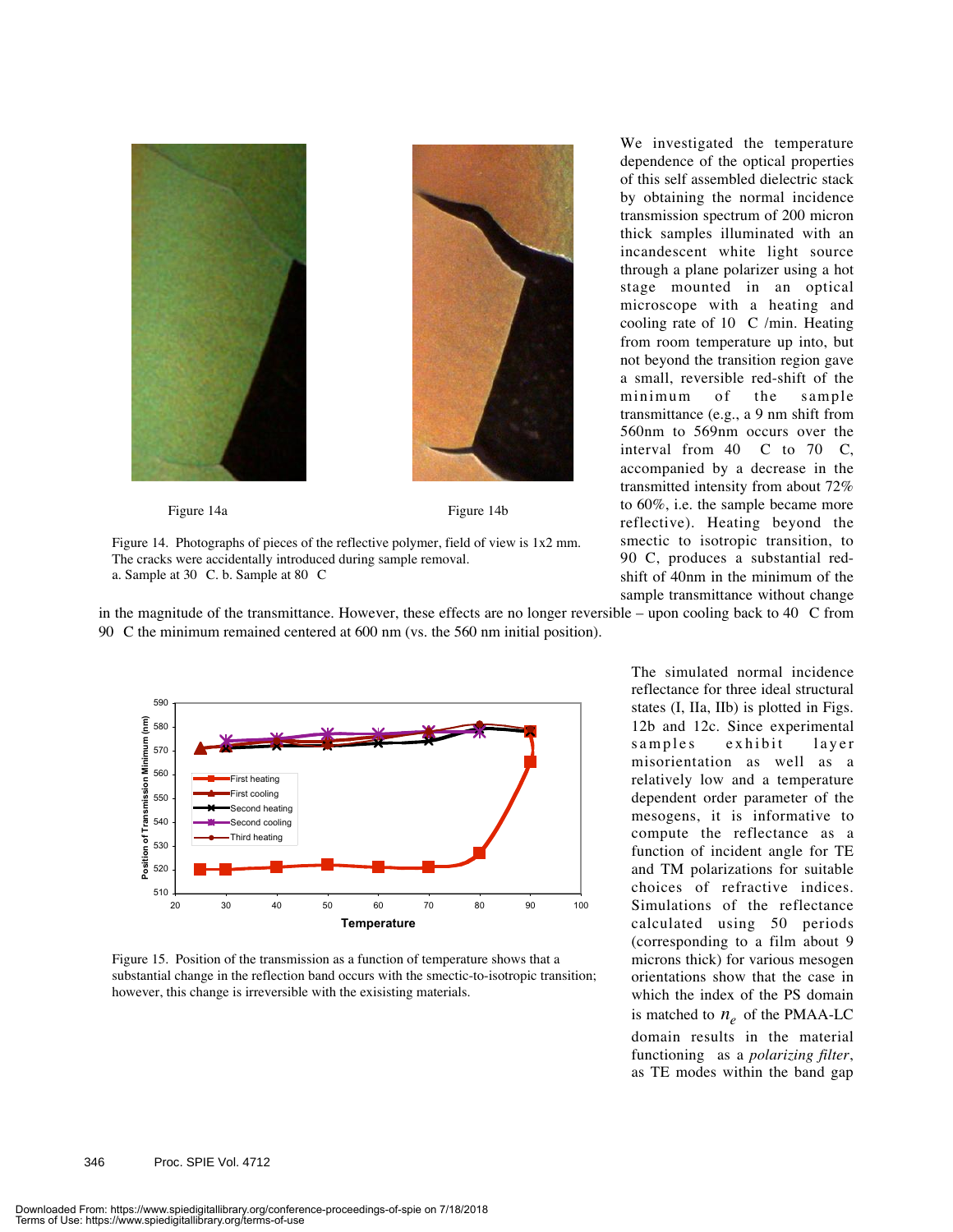are stopped whilst TMmodes are allowed to propagate. From simulations such as these, we are able to identify relevant criteria (refractive indices, mesogen orientation, anchoring conditions and microdomain geometry) that we can use in the design of our material system to achieve particular properties.

The experimental results agree qualitatively with those predicted by our simulations, which anticipate an increase in the efficiency of the stop band as observed by the deepening of the transmission dip, and a small shift of the stop band to higher wavelengths. This is expected due to the increase in index contrast between the layers. The gradual change in transmission is due to a similarly gradual transition in the order parameter of the mesogens on melting. The small, broad second heating transition centered at 78 C and the lack of an observable exotherm on cooling suggest that the packing of the mesogens in the original "as-cast" state is quite different than in states achieved by subsequent thermal cycling of the material. The significant rate dependence of the enthalpy of the transition - e.g. cooling faster than 20  $\degree$ C /min. in the DSC resulted in the absence of the peak in a subsequent heating experiment, also suggests that the reorganization of the mesogens is relatively slow. It is very likely that the morphology space accessible to the sample in the solid state is very different than that it experienced in the presence of solvent, such as when initially produced by casting. Path dependent morphologies are an important feature of liquid crystalline block copolymers<sup>[18]</sup>.

#### **2.7 High birefringence LCs and Modeling of Orientational Interactions:** University of Southern California **Dalton's** research has been focused on three tasks:

- 1. preparation of new polar tolane liquid crystals for evaluation by Dr. Shin-Tson **Wu** of HRL Laboratories,
- 2. development of new theory to better understand order achieved in LC materials characterized by intermolecular electronic electrostatic interactions as well as by shape effects, and
- 3. attempts to achieve higher order in phase-separation LC systems by exploitation of hydrogen bonding.

The first objective has been quite successful. New nematic LC materials have been prepared with improved properties. A patent application entitled "Polar Tolane Liquid Crystals" has been prepared. The second objective has likewise been advanced. Improved theory has been developed and demonstrated for the calculation of phase diagrams. The results in the third area of activity has been interesting and unanticipated. Phase separation in ABCA' block copolymers has been observed by electron microscopy. However, the morphology has been observed to be more complicated than anticipated.

We have synthesized a series of asymmetric diphenyl-diacetylene liquid crystals (**PTTP**), which provide a useful electro-optic medium for modulating infrared radiation and high-speed light shutters due to their high birefringence  $(\Delta n)$ and relatively low viscosity. In particular, these materials have been utilized for device applications by Hughes Research Laboratories and by Raytheon. Clearly, there is a need to improve the birefringence of this class of nematic LC materials leading us to develop the **PTPTP** family of LC materials.



TPTP incorporates one more phenyl group into PTTP backbone, which increased the birefringence due to the conjugation length increase of the long axis. However this modification changed the physical properties of the liquid crystals as well, such as higher

melting temperature. The asymmetric alkyl chains helped to lower melting temperature significantly. Therefore, we synthesized the PTPTP homologues with different asymmetric alkyl terminal groups to explore the highest  $\Delta n$  that can be obtained while keeping melting temperature with in an acceptable range. We started from PTPTP-48, -46 and -68, compounds which should give us birefringence around 0.46 in the visible region, compared to 0.40 for PTTP liquid crystal materials.

Because p-hexyl benzaldehyde or p-hexyl benzaldehyde diethyl acetal was not commercially available, We used reduction of acid chloride with lithium tri-t-butoxyaluminohydride to produce the p-hexylbenzaldehyde. The reactions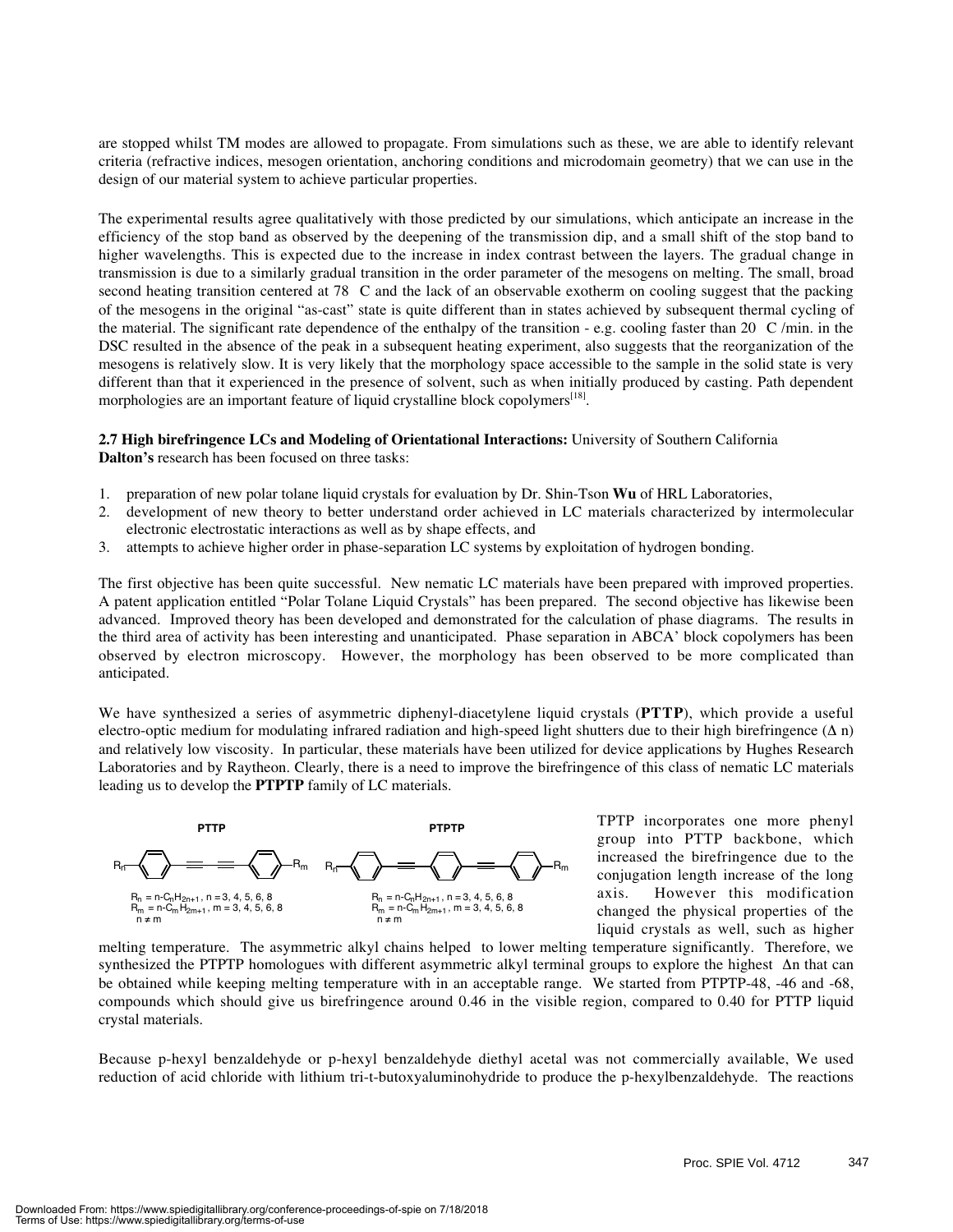from p-hexylbenzaldehyde to corresponding PTPTP are similar to above procedures. These materials were provided to **Wu** for characterization (see S. T. Wu, C. S. Hsu, K. F. Shyu, Y. Y. Chuang, H. B. Cheng, Z. Chai, G. Day, L. Guo and L. R. Dalton, "High Birefringence Bis-Tolane Liquid Crystals for Display Applications," SID Tech. Digest, 30, 706-9, 1999). A patent has recently been filed by Hughes dealing with materials synthesized during the past two years.



Figure 16. Left: SEM image of a single-layer 5-um period grating. Right: 0th- and 1storder diffracted intensity versus applied AC field (1kHz).



**Figure 17. BSB-S<sub>2</sub>**: High-sensitivity two-photon photoacid generator. **THPMA**-**MMA**: Acid-sensitive chemically amplified resist. **Bottom left:** Schematic of a target 3D grating structure fabricated in the positive resist (dimensions are in microns). **Bottom right:** Two-photon fluorescence image-slice of the fabricated microstructure taken at a depth of  $10 \mu m$  below the surface showing the buried microchannels. The scale bar correesponds to 20  $\mu$ m.

**Switchable LC grating Devices:** Univ. of Arizona, Kent State and Cornell **Perry, Marder,** and **Palffy-Muhoray,** in collaboration with **Bunning** (AFRL/MLPJ), have explored the use of twophoton microlithography for fabricating electrically switchable liquid-crystalfilled gratings (LCFGs). LCFGs may be useful in several optical applications, including electro-optic switching, free-space optical interconnects, and antijamming. Single layer grating structures (Fig. 16) were fabricated on ITO coated substrates, treated with LC alignment layers, then packaged into cells and backfilled with 5CB and 7CB/5CB (4:1) mixtures. The packaged devices act as electrically switchable thin diffraction gratings (Fig.  $16$ ).<sup>[20]</sup> 3D structures have also been fabricated and back-filled with LCs. Devices of this type should have application for  $3-5 \mu m$  beam steering.

**2.8 Microfabrication of**

**Perry, Marder**, and **Ober** are also exploring the use of positive-tone 3D

microlithography for fabricating switchable microoptical devices. **Marder** and **Perry** have developed the highsensitivity two-photon photoacid generator **BSB-S2**, which can be used for patterning acid-sensitive materials. **Ober's** group has developed **THPMA-MMA**, a solid-state chemically amplified resist based on acid-cleavable side-chain ester groups. The initiator and polymer have been combined to form a two-photon-patternable resist and have been used for high-fidelity positive-tone 3D microfabrication of grating structures (Fig. 17).<sup>[21]</sup> The grating channels can be back-filled with liquids, including liquid crystals. They are currently investigating the use of this material system for fabricating more complicated switchable microoptical structures.

Downloaded From: https://www.spiedigitallibrary.org/conference-proceedings-of-spie on 7/18/2018 Terms of Use: https://www.spiedigitallibrary.org/terms-of-use